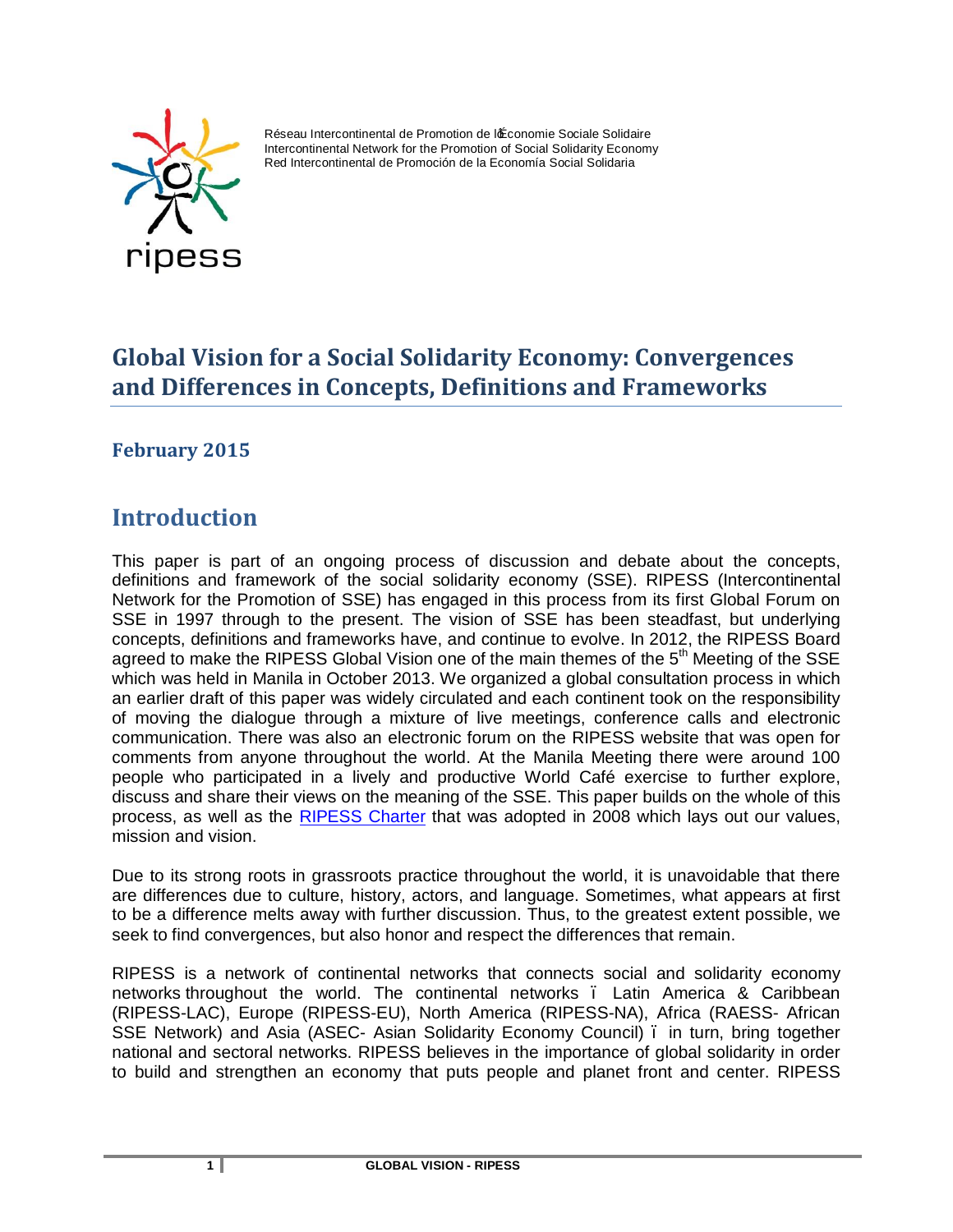organizes Global Forums on SSE every four years and is a nexus for learning, information sharing and international collaboration.

This paper begins with an examination of SSE as a pathway to transformative and systemic change. Then, it re-affirms the values of SSE; explores the diversity of actors, sectors and practices constituting SSE; strategies used by SSE movements; and finally how it relates to key concepts.

## **1) Transformative, systemic change**

The Social Solidarity Economy is an alternative to capitalism and other authoritarian, statedominated economic systems. In SSE ordinary people play an active role in shaping all of the dimensions of human life: economic, social, cultural, political, and environmental. SSE exists in all sectors of the economy—production, finance, distribution, exchange, consumption and governance (see Diagram 1 below). It also aims to transform the social and economic system that includes public, private and third sectors, which we explore in detail below. SSE is not only about the poor, but strives to overcome inequalities, which includes all classes of society. SSE has the ability to take the best practices that exist in our present system (such as efficiency, use of technology and knowledge) and transform them to serve the welfare of the community based on different values and goals.

SSE movements must be careful to avoid being coopted in their values by non-SSE perspectives. SSE seeks systemic transformation that goes beyond superficial change in which the root oppressive structures and fundamental issues remain intact. Examples range from corporate greenwashing to strengthening the welfare state while ignoring underlying structures that maintain or intensify inequality.

The actors of SSE should not romanticize ourselves as "being good". We should *actively recreate* our aspirations, and learn to prevent the reproduction of sexism, racism, homophobia, classism and other sources of discrimination and oppression.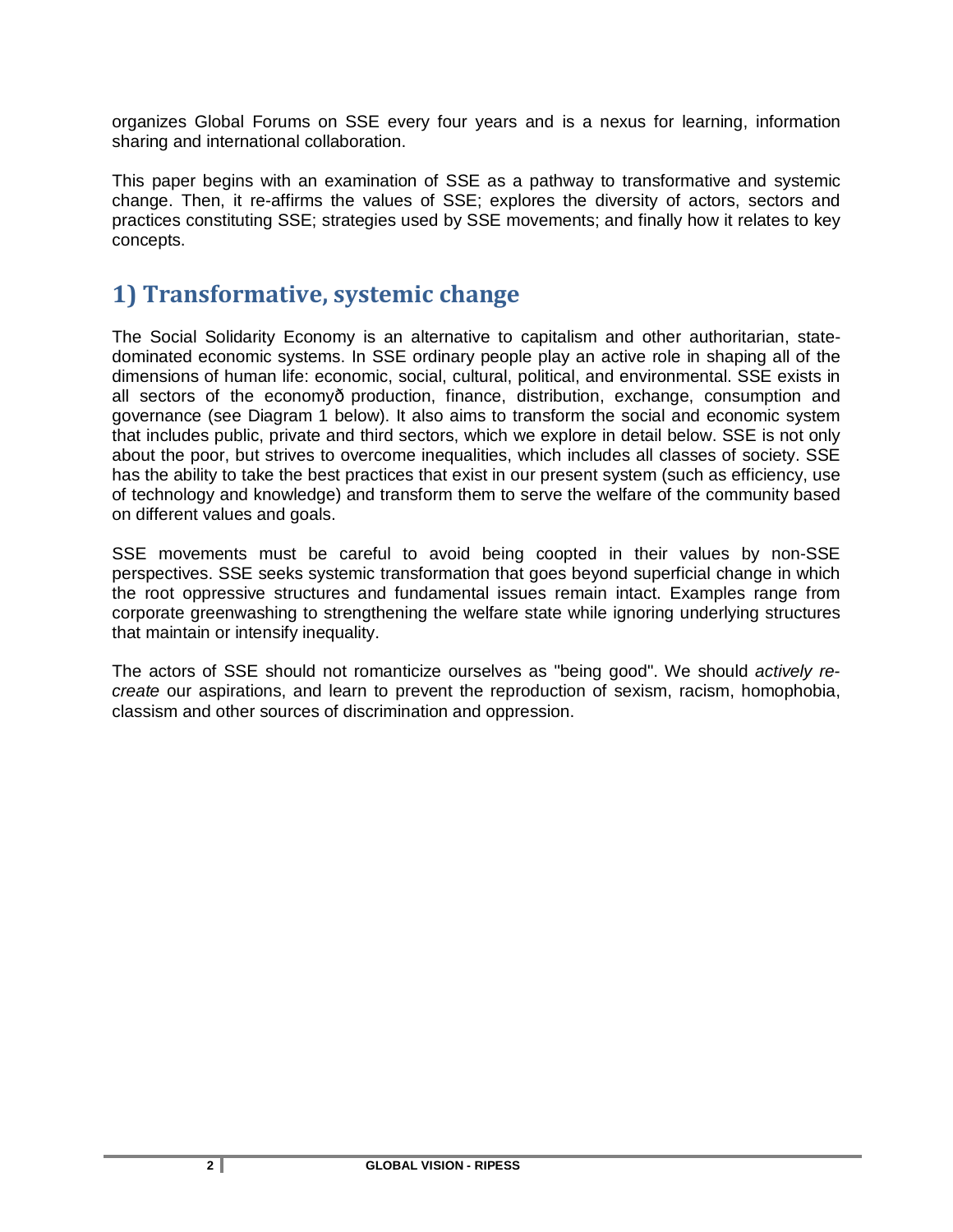#### **Social** Principles<br>• Solidarity **Solidarity** · Equity · Democracy · Sustainability **Economy** · Pluralism Finance/Capital Credit unions public banks anks<br>peer lending (Re)Production waster input cooperative Worker Cooperatives loan funds Care economy Producer Consumption/Use tives<br>Collective Social Cooperatives waste>Input waster input ctive Society community land trusts housing & consumer DIY - do it yourself cooperatives production for use collective kitchens commodity production (for sale) or exchange Distribution & Exchange sharing economy Governance fair trade pirect exchange Participatory Direct exempt budgeting Community-led Development alternative currency Deve<br>Collective/Community<br>Owners ki Inputs from our commons Ownership Regulation Socially Created Restorative Justice Natur **World / Eco-System**

## **Diagram 1 – Social Solidarity Economy**

#### **Source: U.S. Solidarity Economy Network / Centre for Popular Economics**

*Note*: This image is taken from a Prezi that was developed by US SEN and the Center for Popular Economics. It therefore includes some examples that may be more familiar in the US than in other countries. Governance has a special position in that it shapes the economic system on a macro-level (eg. national or international) as well as the micro-level (enterprise or community).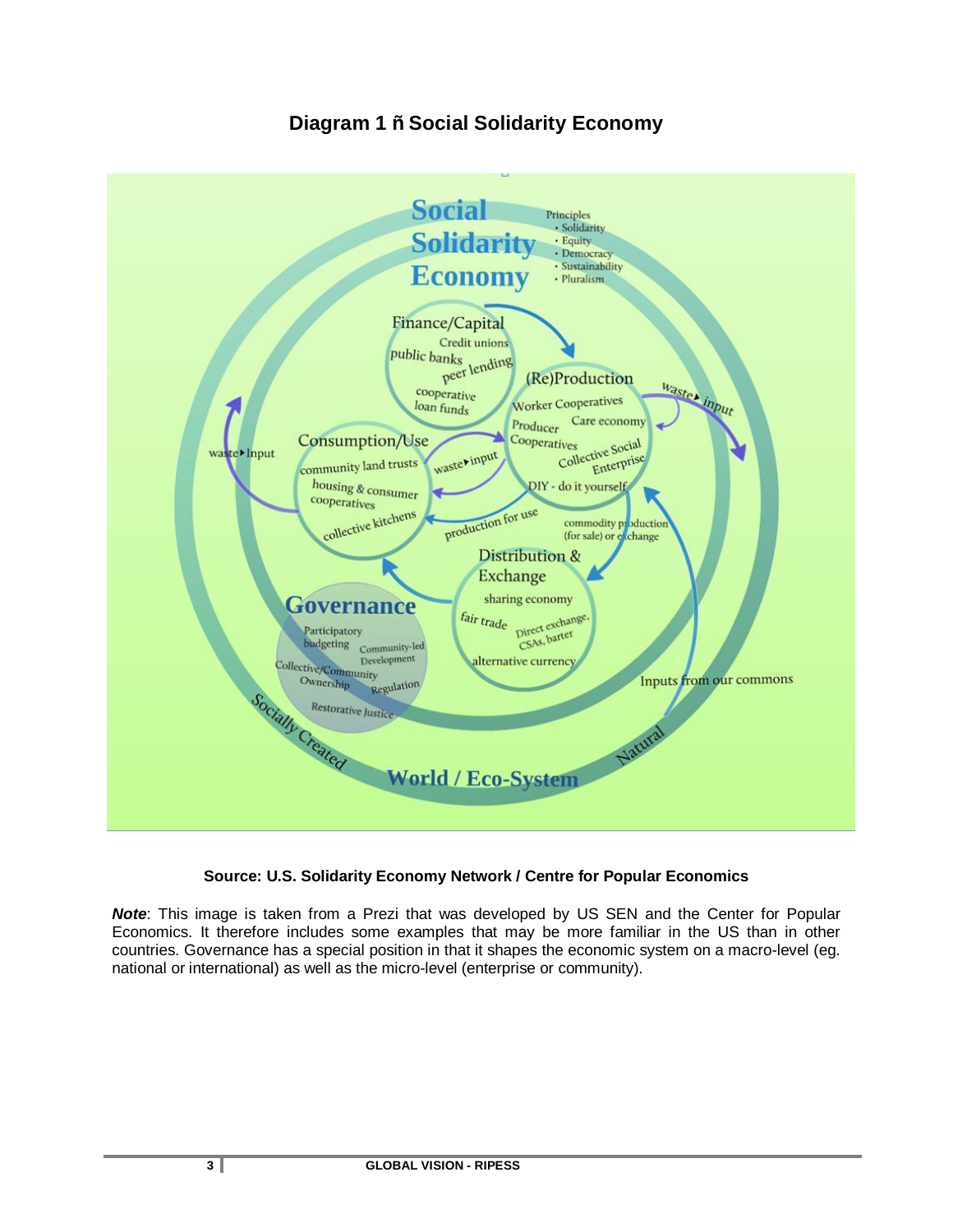# **2) Values**

*Social solidarity economy is an ethical and values-based approach to economic development that prioritizes the welfare of people and planet, over profits and blind growth. We re-affirm the values expressed in the RIPESS Charter which includes:*

#### *Humanism*

We put human beings, and their dignity, culture and full development at the center of our efforts. We are committed to the construction and promotion of projects aimed at building capacities for the individual and the collective development and well-being of people. For this reason, we promote the unrestricted respect, full exercise and interrelatedness of the civic, political, economic, social, cultural and environmental rights recognized by the various charters and international human rights instruments.

#### *Democracy*

We believe that the world, with its diverse societies, work and living environments, and organizations, should be built in a participatory manner, based on the respect for the right of individuals and peoples to decide on their own development. We understand politics as a framework for horizontal relations between persons and social collectives in their quest to satisfy their common needs. We promote participatory democracy based on the participation of citizens in political decision-making at all levels of the public space. We also advocate an economic democracy based on the capacity of people to make decisions about subjects which concern them as workers, consumers, producers and reproducers, as well as on the public character of decisions relating to what is produced, how it is produced, why it is produced, and how profits are redistributed or invested.

#### *Solidarity*

We emphasize solidarity as an element that allows us to recognize ourselves in relation to others and to be concerned about their well-being. This implies mobilizing resources and establishing relations with other social collectives and movements in an effort to form an extensive network of people and organizations geared toward building a fairer, more democratic and equalitarian world.

#### *Inclusiveness*

We are a network open to the range of practices of solidarity in the economy, which emerge from different realities and sectors. In this perspective, we aim at establishing dialogue based on the respect for ideological differences and the quest for consensus.

#### *Subsidiarity*

We recognize and value the capacities and knowledge of individuals and groups to solve their problems and decide on their own projects. In our intervention, we seek to assert the grass-roots development, promoting organizations and associations to overcome common problems and openness to ever greater endeavors.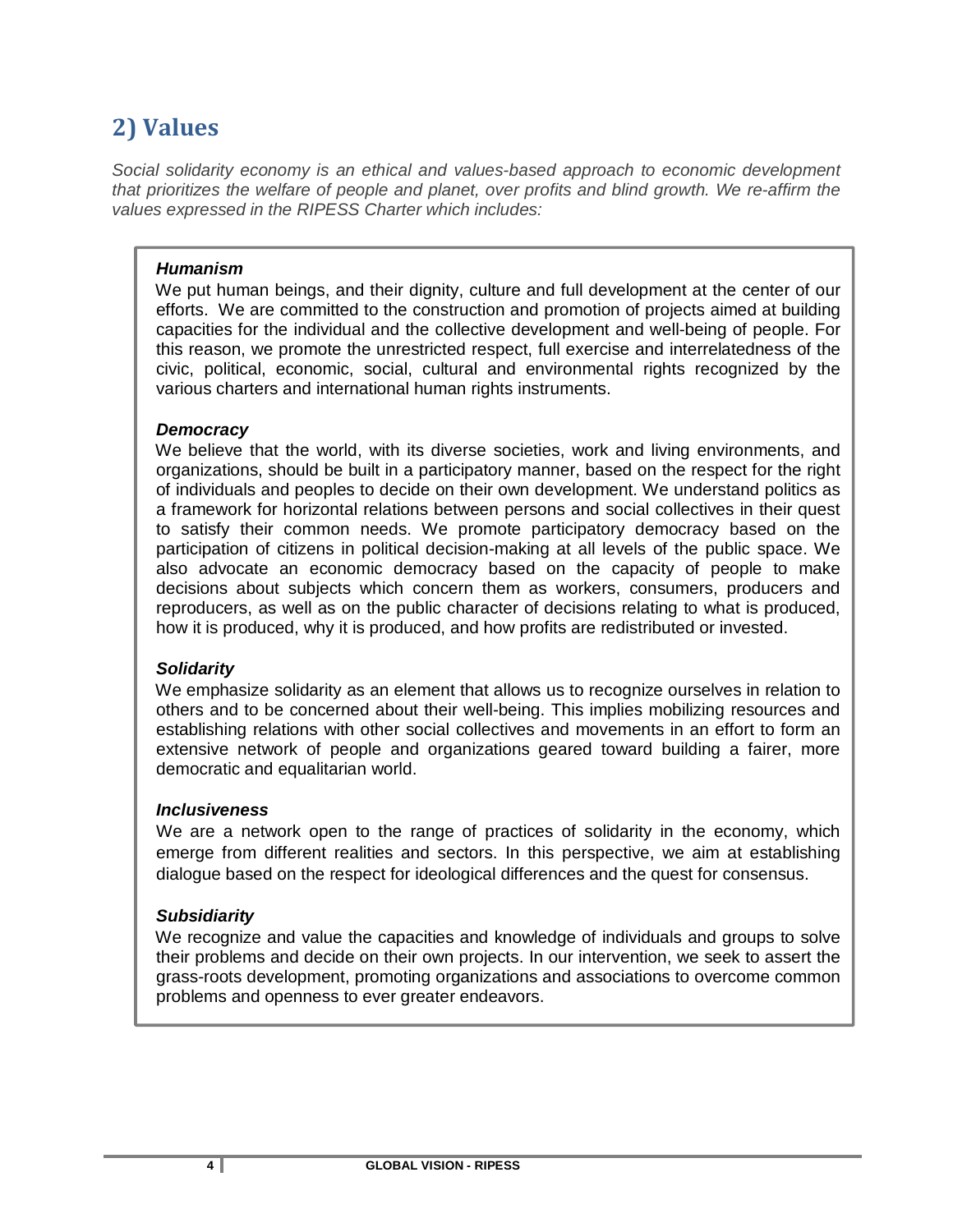#### *Diversity*

We promote respect for ethnical and cultural diversity, and sexual identity. We also promote and respect the diverse expressions of entrepreneurship in responding as best as possible to existing reality. We encourage the diversity of social solidarity economy players of all sectors of society to be represented and able to defend their interests, particularly women and the social groups marginalized by the current system.

#### *Creativity*

We promote innovation and the originality of concepts and discourses with an eye to encouraging the construction of innovative and critical practices and experiences that contribute best to social change. We also promote the adoption of appropriate technologies that respond to the particularity of problems, with the resources available in different cultures and contexts.

#### *Sustainable development*

We affirm our will to promote sustainable development, while protecting the environment and biodiversity, and favoring more harmonious man-nature and spirit-body relations, in which the resources offered us by nature are rationally used to satisfy the needs of people, while respecting the balance of ecosystems. We therefore question the current neoliberal model of economic growth that threatens life on the planet.

#### *Equality, equity and justice for all*

We take our stand as part of the fight against all forms of discrimination and domination. Especially, discrimination and oppression against women, children, young people, elderly people, indigenous peoples, the poor and the disabled, must be eradicated.

#### *Respecting the integration of countries and people*

We oppose any type of economic, political and cultural domination of the North over countries of the South. We push for the alternative proposal of integration based on cooperation and complementarity among Northern and Southern countries, with an eye to the globalization of solidarity.

#### *A plural and solidarity-based economy*

Faced with a neoliberal economic model that excludes persons and peoples, and reduces the motivations of economic activity to the quest for profit and self-interest, and so postulates the uncontrolled market economy as the only creator of wealth and employment, we propose the validity and action in favor of a plural and solidarity-based economy. We propose and work for an economy that combines and balances logics of accumulation, redistribution and reciprocity, expressed in a democratically regulated market, an equitable reassignment of resources by a participating State, and the affirmation of practices of mutual benefit in the framework of a society and a culture of solidarity.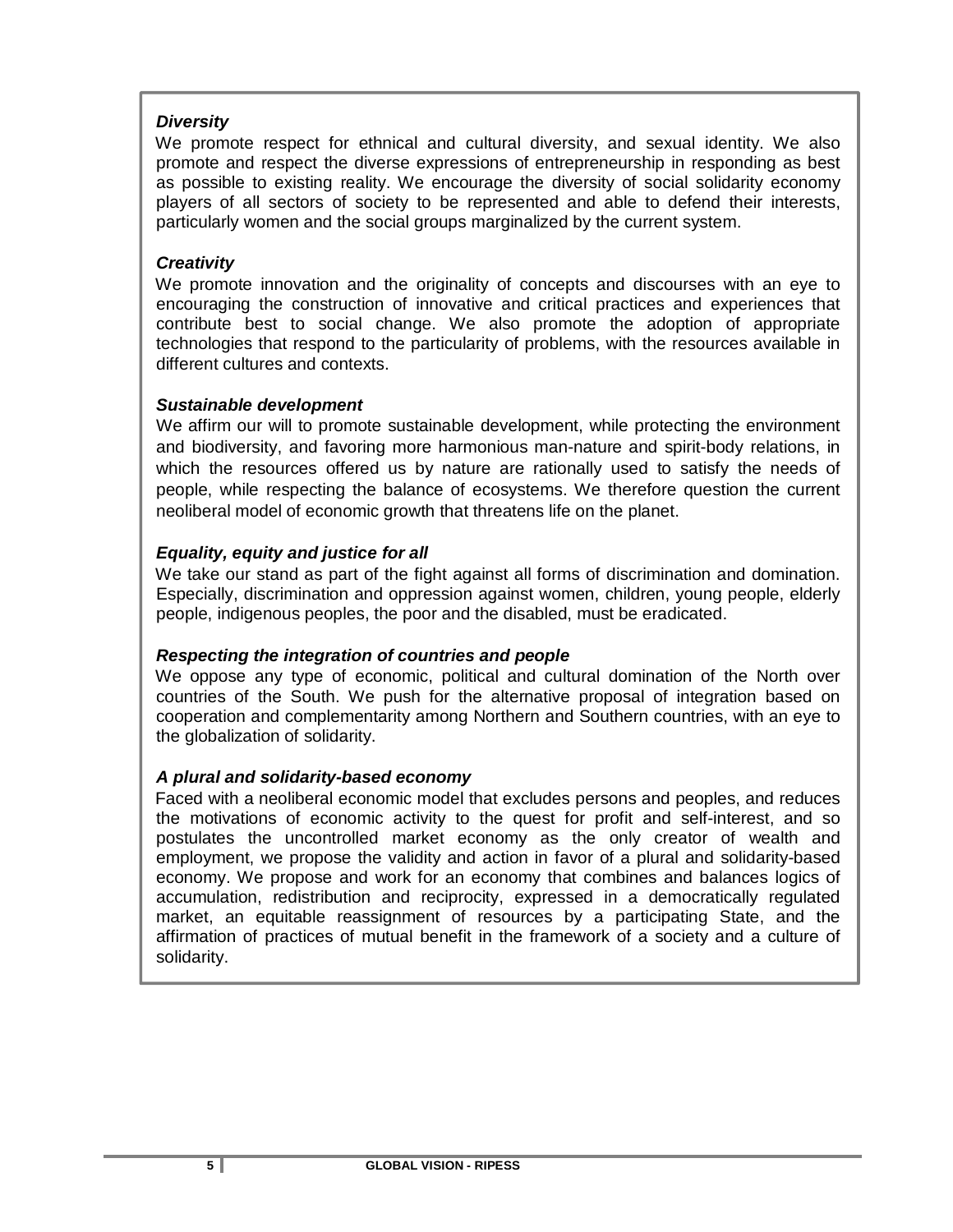# **3) SSE actors, sectors and practices**

#### **Self-management and collective ownership**

Self-management and collective ownership in the workplace and in the community is central to the solidarity economy. Different terms are used throughout the world to refer to collective ownership and management structures. In some parts of Africa, for example, the term *cooperatives* is avoided due to negative historical connotations. Instead, the term *collegial management* is preferred.

- · There are many different expressions of self-management and collective ownership including: cooperatives (worker, producer, consumer, credit unions, housing, etc.), collective social enterprises, and participatory governance of the commons (for example, community management of water, fisheries, or forests).
- · Legal recognition of these cooperative, collaborative and participatory practices is not a requirement for inclusion as part of the SSE.
- · Worker ownership is one approach to achieve workplace democracy, but other collective approaches should be further discussed and shared by the SSE movement.

#### **Non-monetized work and exchanges**

Non-monetized work and exchanges are important parts of SSE. Labor should be honored and valued, whether it is paid or not, because it creates valuable output and provides the worker with satisfaction, happiness, and social recognition.

- · SSE should discuss and propose ways to measure and value non-monetized work, to give it visibility as an important part of the economy.
- · For example, as poverty and other pressures force people to migrate, work such as childcare that would have traditionally been provided by elderly relatives, must be paid for. This tends to undermine the ancient recognition of the social role of the elderly in the community.

#### **Social movements**

The solidarity economy has a focus on the empowerment of women and other marginalized groups, as well as anti-poverty and social inclusion work.

Given the above commitment, we recognize the importance of linking with social movements that are fighting for social and economic justice such as the women  $\boldsymbol{\epsilon}$ , labor, land reform, smallscale farmers, homeless, poor people s, indigenous, and environmental movements.

The following statement on relations between SSE and social movements and the Diagram 2 below, developed by RIPESS LAC (Latin America and Caribbean), illustrates the vision of RIPESS on the relations between SSE, social movements and institutional actors:

• Relation of SSE with other social movements: there should be no "single platform" putting all of them together, but alliances depending on specific issues and commonalities.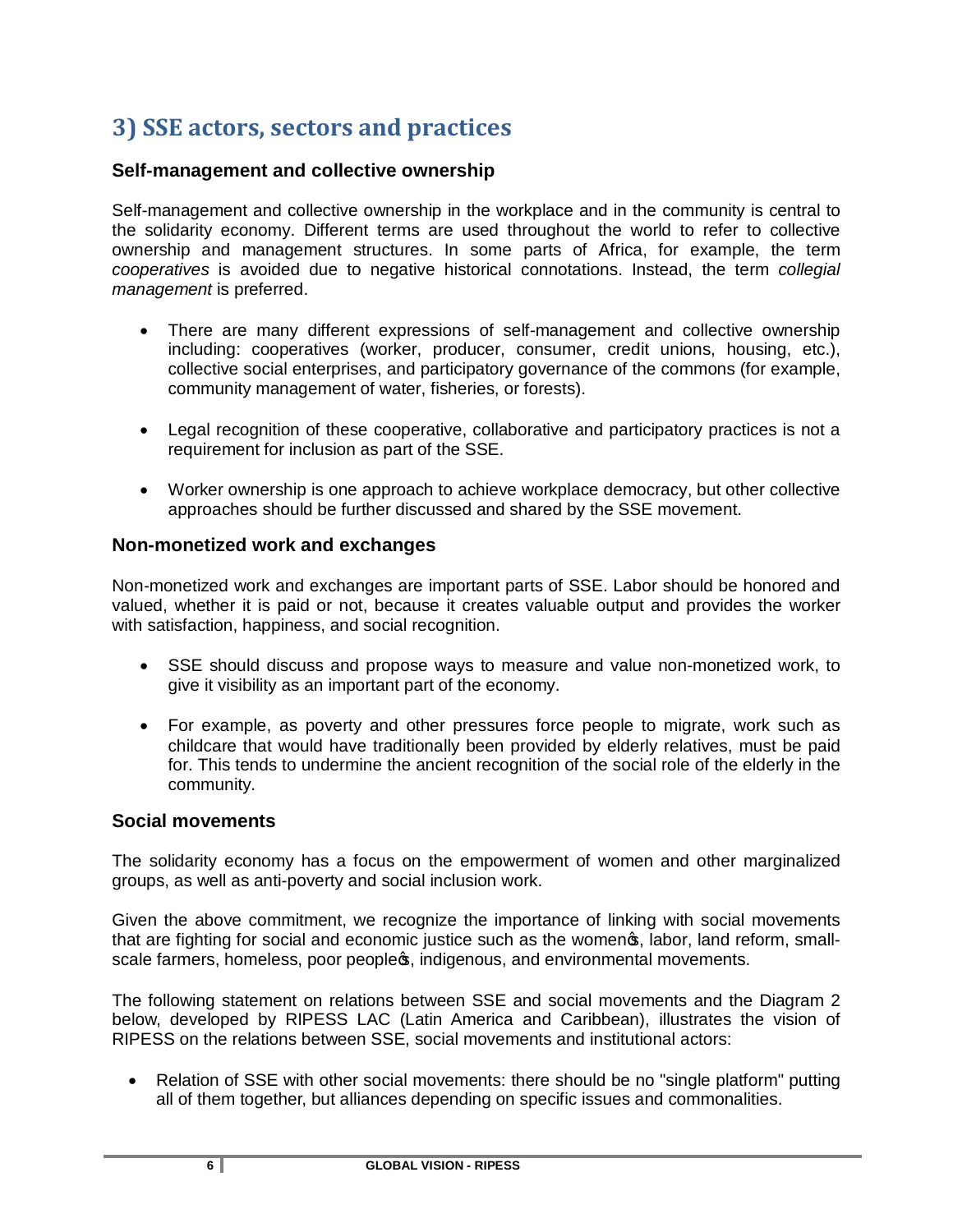- · SSE should develop alliances with movements that share objectives and values of SSE.
- · SSE can make short-term provisory alliances with other actors for specific agendas, but should have a clear identity and strategy to be able to relate without cooptation.
- SSE should be able to influence through advocacy important spaces such as political parties and national governments without losing its identity.



**Diagram 2: SSE, Social Movements and Institutional Actors** 

#### **Source: RIPESS-LAC (RIPESS Latin America and Caribbean)**

**Note:** the categories represented in the above figure should not be understood as rigid ones. In many cases, groups and sectors could be either defined as being part of SSE, or better fit in the close alliances section. Sharing and endorsing the vision and values of SSE and abiding by the democratic practices it puts forth is key to determine where does a group stand in regard to SSE.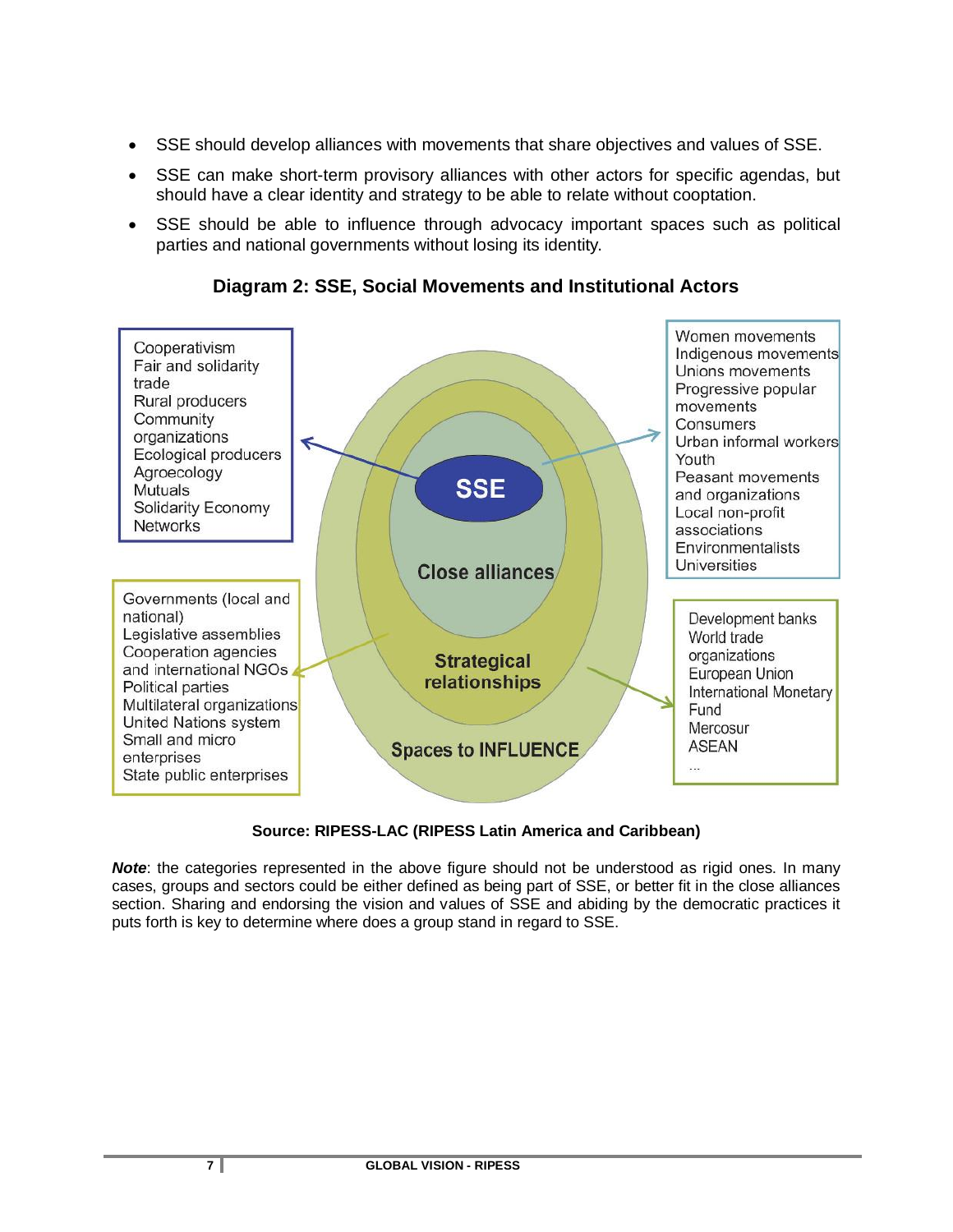#### **Fertile bases and allies**

There are many fertile bases that hold great potential to develop as allies. Some of these bases are partially aligned with, but are not a part of, the solidarity economy, such as the popular economic/informal sector. Others identify with a particular aspect – such as green, organic, or fair trade . that is aligned with solidarity economy values, but may be in conflict with other values in important and structural ways. Nonetheless there is great potential to build alliances and mutually supportive collaborations.

- · *Popular economy and informal economy* the popular or informal sector of the economy is very important given that many people, particularly in the global South, depend on it for their livelihoods. For example, three-quarters of the population in Mali are involved in the informal economy. The popular economy is comprised of economic activities that are not covered by formal arrangements such as taxation, labor protections, minimum wage regulations, unemployment benefits, or documentation. Many self-employed workers, micro-enterprises, traders, and mutual aid practices are part of the popular economy. The popular economy is not the same as the solidarity economy, but is aligned in many ways because the actors often find collective ways to provide for social and economic needs, such as lending circles, community kitchens (*comedores populares*), mutual aid, mutual insurance systems and so forth.
- **Organic, green, fair trade**. there are many trends and movements that reflect solidarity economy values and yet may or may not be included in the solidarity economy. An example of the latter would be Wal-Mart, which has its own brand of Rainforest Certified Fair Trade Coffee but at the same time engages in union busting and uses its massive market share to depress prices and wages. Yet there are certainly practitioners in these sectors that are valuable allies and others that are already part of the social solidarity economy.
- · *Consumer practices* SSE values consumer practices as an important tool to transform the system of production. These include forms of collectively organized consumption such as consumer co-operatives, solidarity purchasing groups, collective kitchens and some forms of the sharing economy as well as ethical consumption and voluntary simplicity.

Given that democratic and collective ownership and management is a core value of the SSE, the question arose regarding the inclusion in SSE of the self-employed who are aligned with SSE principles. There was agreement that collectives of the self-employed such as the [Freelancers Union](https://www.freelancersunion.org/), a New York-based mutual for independent workers, and [Homenet,](http://www.homenetsouthasia.net/) a Southeast Asian network of home-based workers, are clearly included in the SSE, but the relationship between the SSE and self-employed individuals needs further discussion.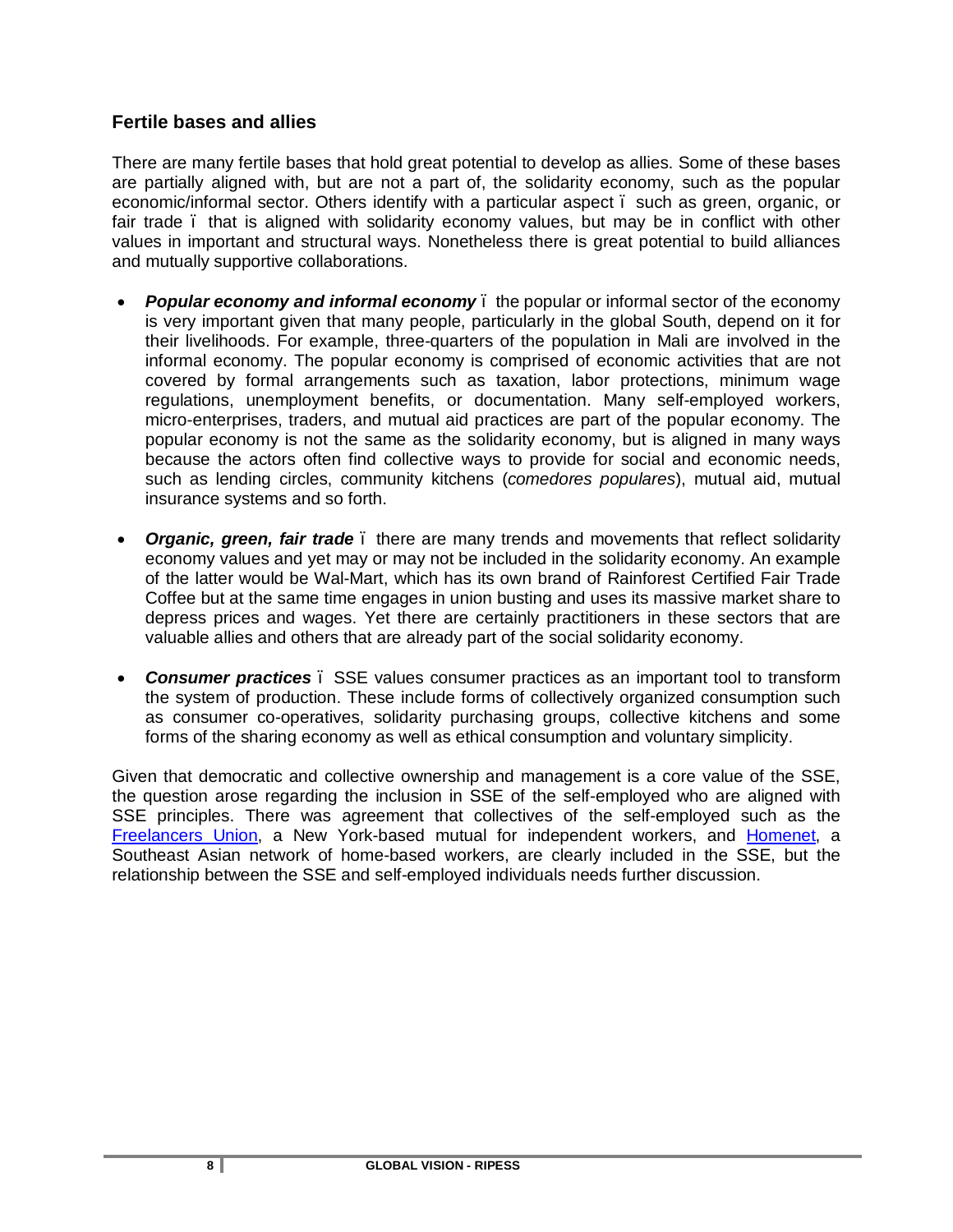# **4) Strategies**

It is important to build micro to macro strategies:

- · *Building practice on the ground:* This is the core of the social solidarity economy that the research, policies, advocacy and communication is informed by and that it supports and enables. The concrete practices are often grounded in concepts such as autonomous development and self-help, as opposed to ceding responsibility to the local or national government. Making things as local as is feasible, that is, following an approach of subsidiarity, is key to SSE.
- · *Building and strengthening SSE networks:* Strengthening local, national, continental and international SSE networks is critical to support the practices on the ground, using the tools of research, policy work and advocacy. We need an active leadership that networks the initiatives in the territories around the values of SSE.
- · *Research:* We must be able to make the case for the SSE through quantitative and qualitative data. A wide range of research is called for, including academic, communitybased, action research, data gathering, and systematization of experiences.
- · *Policy work on local, regional, national and international levels*: We seek to create policies that enable, not direct, the SSE.
- · *Advocacy:* This work includes organizing and pushing for policies, legal statutes, and various other types of support for the SSE.
- · *Access to markets:* The SSE movement needs to develop strategies to increase access to local, national and where appropriate, international markets for SSE enterprises.
- · *Raising visibility:* Since the framework of the SSE is relatively unknown, we must engage in raising awareness about, and engagement with, the SSE. Our targets include the general public, potential allies, as well as practitioners who are part of the SSE, but who do not identify with the framework. Two central strategies to raise visibility are:
	- **Education** about the SSE and its many aspects can take many forms, including workshops, forums, trainings, courses and seminars. Community-based education is often the first step in the process of SSE mobilization, organizing or economic development. Popular education is particularly important to SSE given the shared transformative, democratic and egalitarian values.
	- **Communications**: articles, books, video, media coverage and social media are all important ways of raising awareness about the SSE. [Socioeco,](http://www.socioeco.org/) for example, is a library of these types of resources that we continue to support and build.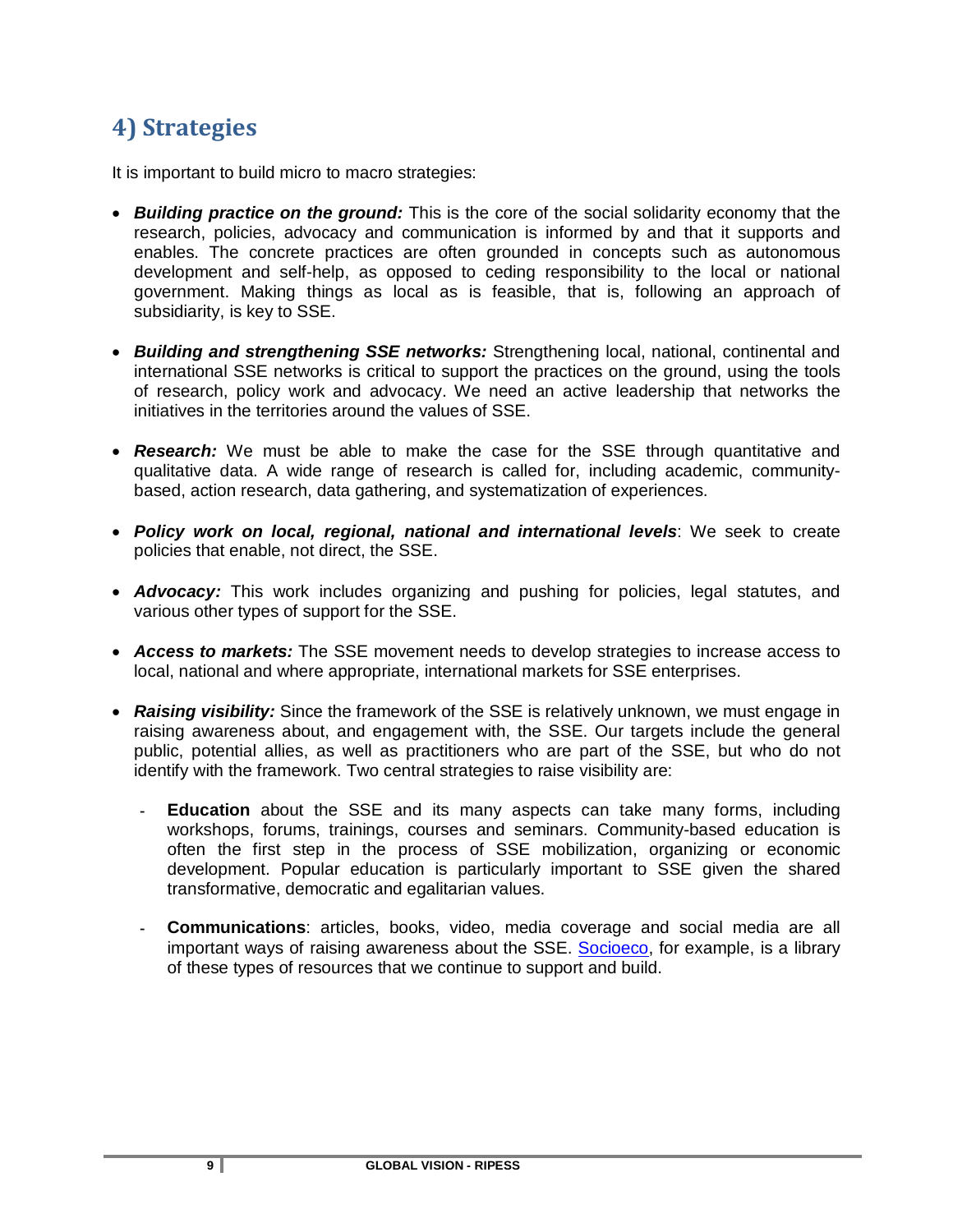# **5) Further Exploration of Key Concepts**

*RIPESS is inspired by and recognizes the importance of the concepts and approaches discussed below, while at the same time acknowledging that our understanding of each has to be deepened and discussed. This is work in progress.*

### **Social Economy vs Solidarity Economy**

The **social economy** (Diagram 3) is commonly understood as a *%* bird sector+ of the economy, complementing the % isst sector+ (private/profit-oriented) and the % second sector+ (public/planned). The third sector includes cooperatives, mutuals, associations, and foundations (CMAFs). These entities are collectively organized and oriented around social aims that are prioritized above profits, or return to shareholders. The primary concern of CMAFs, as societies of people, is not to maximize profits, but to achieve social goals (which does not exclude making a profit, which is necessary for reinvestment). Some consider the social economy to be the third leg of capitalism, along with the public and the private sector. Thus, advocates of the social economy push for it to be accorded the same legitimacy as the public and private sectors, with a corresponding level of support in public resources and policy. Others, on the more radical end of the spectrum, view the social economy as a stepping stone towards a more fundamental transformation of the economic system.

The *solidarity economy* (Diagram 4) seeks to change the whole social and economic system and puts forth a different paradigm of development that upholds solidarity economy principles. It pursues the transformation of the neoliberal capitalist economic system from one that gives primacy to maximizing private profit and blind growth, to one that puts people and planet at its core. As an alternative economic system, the solidarity economy thus includes all three sectors – private, public and the third sector.

The solidarity economy seeks to re-orient and harness the state, policies, trade, production, distribution, consumption, investment, money and finance, and ownership structures towards serving the welfare of people and the environment. What distinguishes the solidarity economy movement from many other social change and revolutionary movements of the past, is that it is pluralist in its approach - eschewing rigid blueprints and the belief in a single, correct path. The solidarity economy also values and builds on concrete practices, many of which are quite old. The solidarity economy, rather than seeking to create utopia out of thin air and theory, recognizes that there currently exists a concrete utopia, a utopia in action. It is rooted in the practices of participatory democracy and promotes a new vision of the economy, an economy that puts people at the center of the system and values the links rather than the goods.

Thus the solidarity economy explicitly has a systemic, transformative, post-capitalist agenda. The social economy, on the other hand, refers to a sector of the economy that may or may not be part of a transformative, postcapitalist agenda, depending on whom youge talking to.

RIPESS uses the term *social solidarity economy* to embrace both the solidarity economy and the more radical end of the social economy. Defining the social solidarity economy framework is a long and ongoing process. For example, Brazilos solidarity economy definition was built by SSE advocates and practitioners over many years through forums, meetings, and consultations.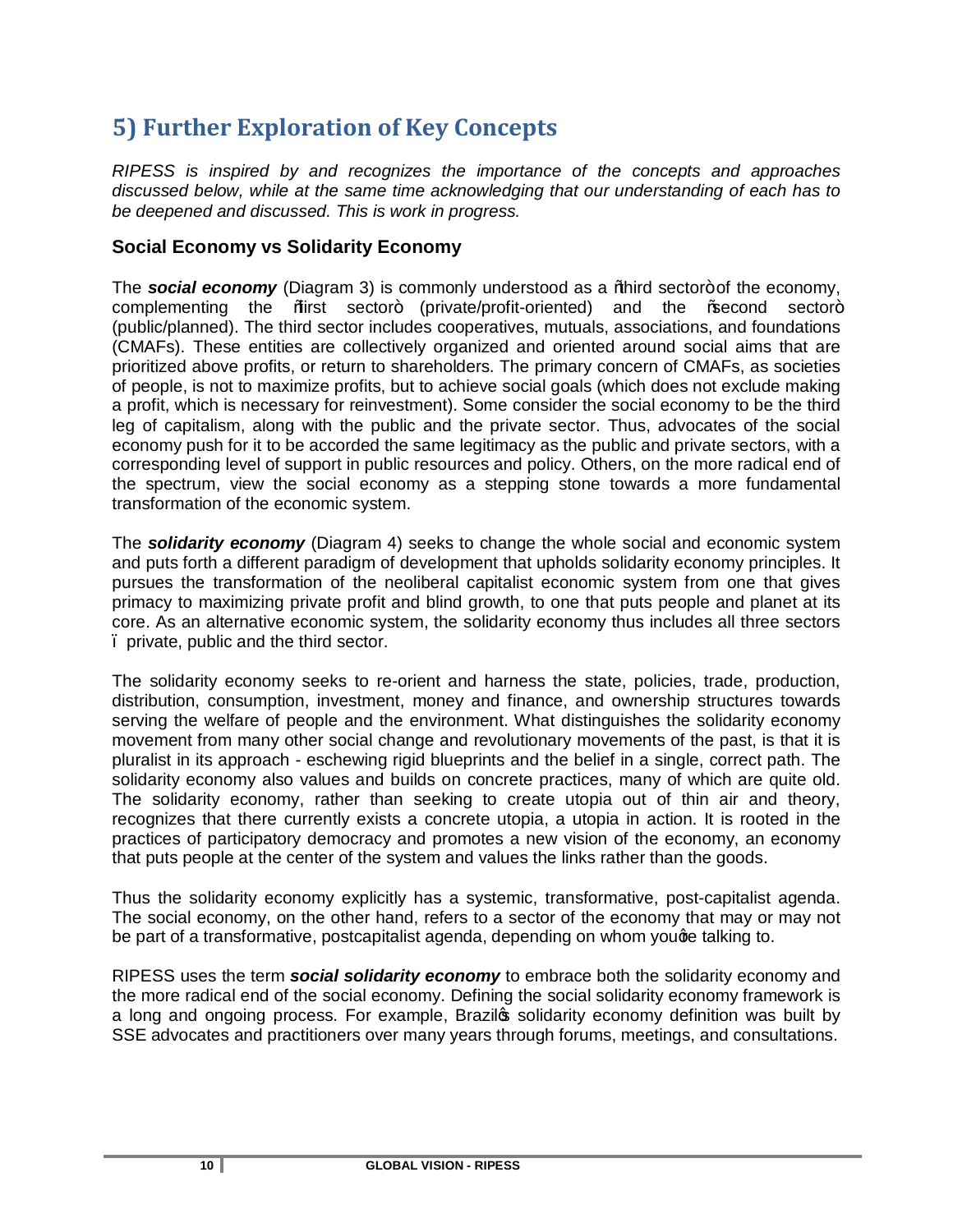### **Diagram 3 – Social Economy**

#### Three Systems of the Economy



*Source: The Resilience Imperative: Cooperative Transitions to a Steady-state Economy* (New Society, 2012); Mike Lewis (2007). *Constructing a Sustainable Future*, Centre for Community Enterprise [\(www.cedworks.com\)](http://www.cedworks.com/) & BC-Alberta Research Alliance on the Social Economy [\(www.socialeconomy-bcalberta.ca](http://www.socialeconomy-bcalberta.ca/)). Originally published in John Pearce (2003). *Social Enterprise in Anytown*, Calouste Gulbenkian Foundation w[ww.centralbooks.co.uk](http://www.centralbooks.co.uk/)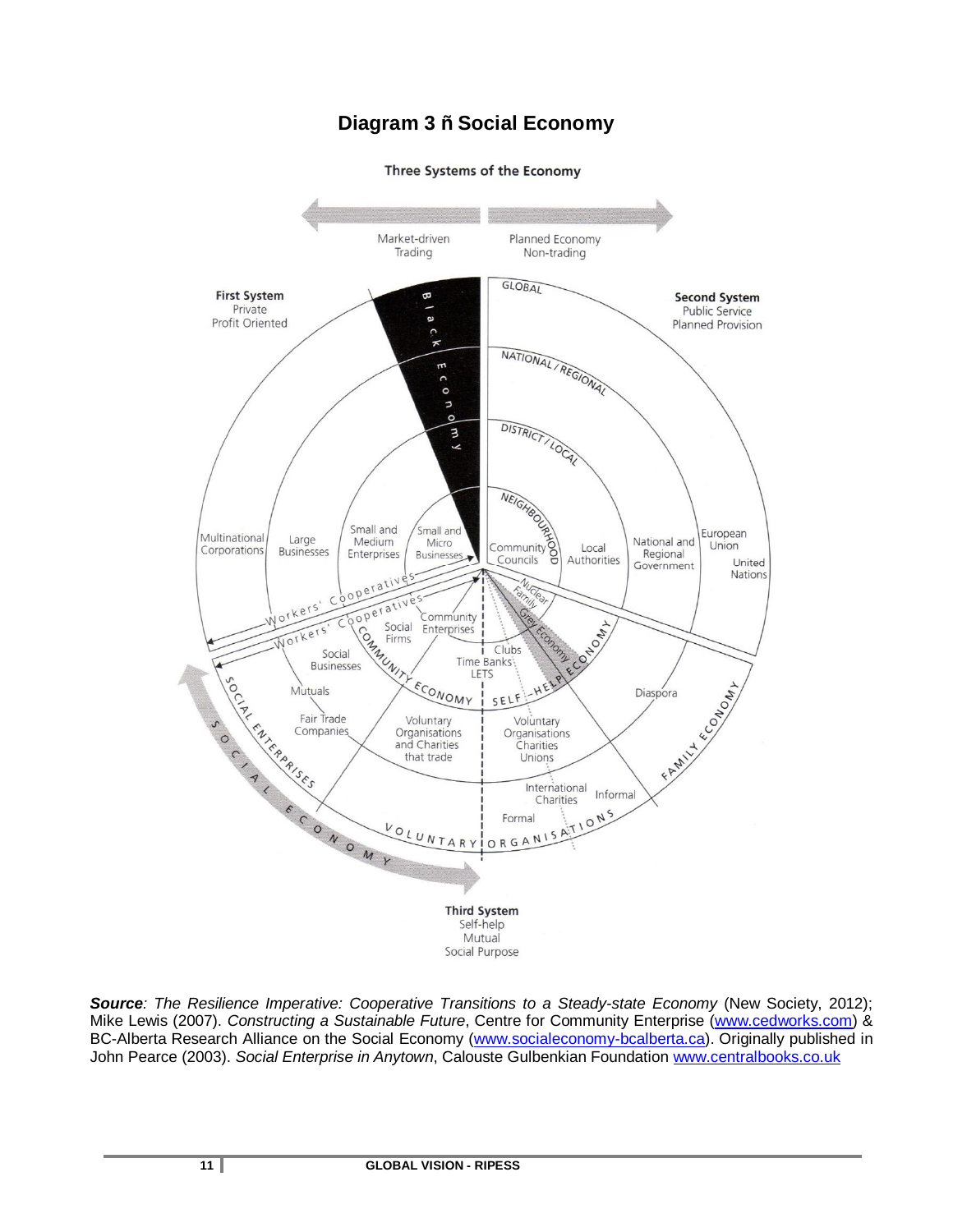### **Diagram 4 – Solidarity Economy**



*Source: The Resilience Imperative: Cooperative Transitions to a Steady-state Economy* (New Society, 2012). Originally published in Mike Lewis (2007), *Constructing a Sustainable Future*, Centre for Community Enterprise [\(www.cedworks.com\)](http://www.cedworks.com/) & BC-Alberta Research Alliance on the Social Economy [\(www.socialeconomy](http://www.socialeconomy-bcalberta.ca/)[bcalberta.ca\)](http://www.socialeconomy-bcalberta.ca/). This diagram is an adaptation of the previous one.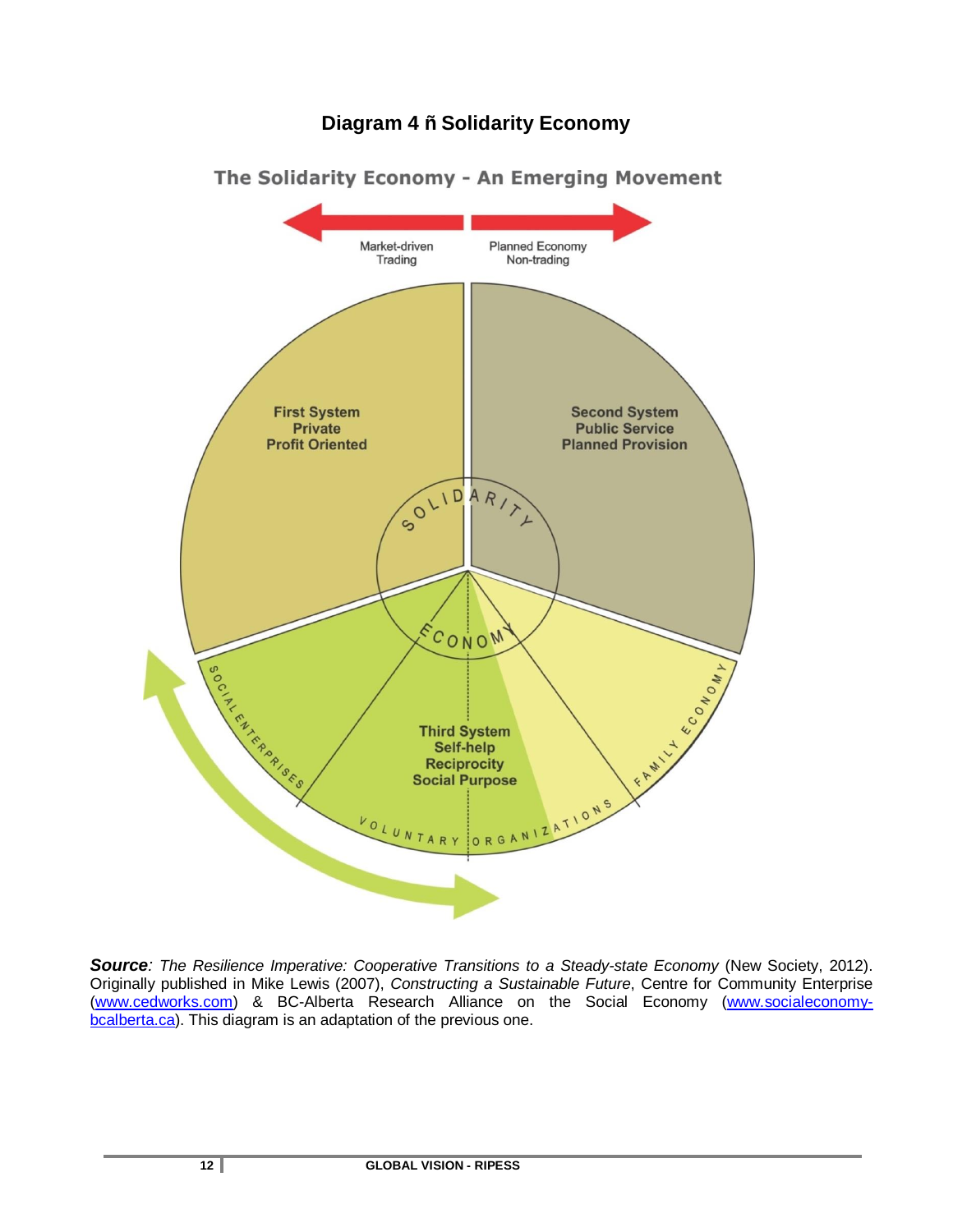### **Social solidarity economy and regional contexts**

RIPESS understands that the political, cultural, and historical realities of different continents and countries call for a flexible approach to terminology, strategies and entry points.

- · **Africa**: in French speaking Africa, where RIPESS has the strongest presence, the expression that is used is *social and solidarity economy*. For example, in Mali, the National Policy to Support Social and Solidarity Economy (PNESS) adopted in October 2014 uses the SSE terminology.
- · **Asia**: the Asian Solidarity Economy Council (ASEC) takes the *social enterprise* as a starting point along with the need to build *solidarity economy supply chains*.
- · **Europe**: *social economy* and cooperativism in general are quite strongly rooted in Europe, and pre-date the transformative framework of the solidarity economy. In general, there is rising attention for social economy at the EU institutional level and increasing support at the local level, where the spreading of spontaneous solidarity economy initiatives is more and more recognized.
- · **Latin America and Caribbean**: RIPESS-LAC uses the *solidarity economy* framework. Despite some differences in definition, there is broad agreement about its systemic and transformative agenda and that it is built around a core of ethical principles.
- · **North America**: Quebec builds on the concept of the *social economy* and seeks to create a movement for transformation that is very practical and grounded at the local, territorial level. In the rest of Canada, the emphasis is on the territorial framework of local economic development. The U.S. was able to start with a fairly blank slate and the U.S. Solidarity Economy Network deliberately chose to work within the *solidarity economy* framework, as an unambiguously transformative movement.

#### **Social enterprise**

A comparison of the definition of *social enterprise* used by social enterprise associations in the UK, the US, Europe and Canada, shows that they have the following features in common: 1) the enterprise serves a social aim such as fighting poverty or social exclusion 2) it primarily generates income based on the sale of goods and services rather than depending on grant funding and 3) profits are reinvested in the social mission rather than maximizing value for stockholders.

Where the definitions differ is in terms of ownership and control. The *stockholder* form vests control with owner(s), whether it is an individual or a group investors that purchased shares in the enterprise. In this case, control is accorded to capital – the amount of money that has been invested in the enterprise. The *stakeholder* form vests control in some collective of those that have an invested *interest* or *stake* . not only a monetary one . in the enterprise. This could include the workers, the community, the beneficiaries, or a non-profit organization.

Whereas the UK and US associations include both the stockholder and stakeholder forms of ownership/control, the European and Canadian associations restrict their definition to include only the stakeholder form.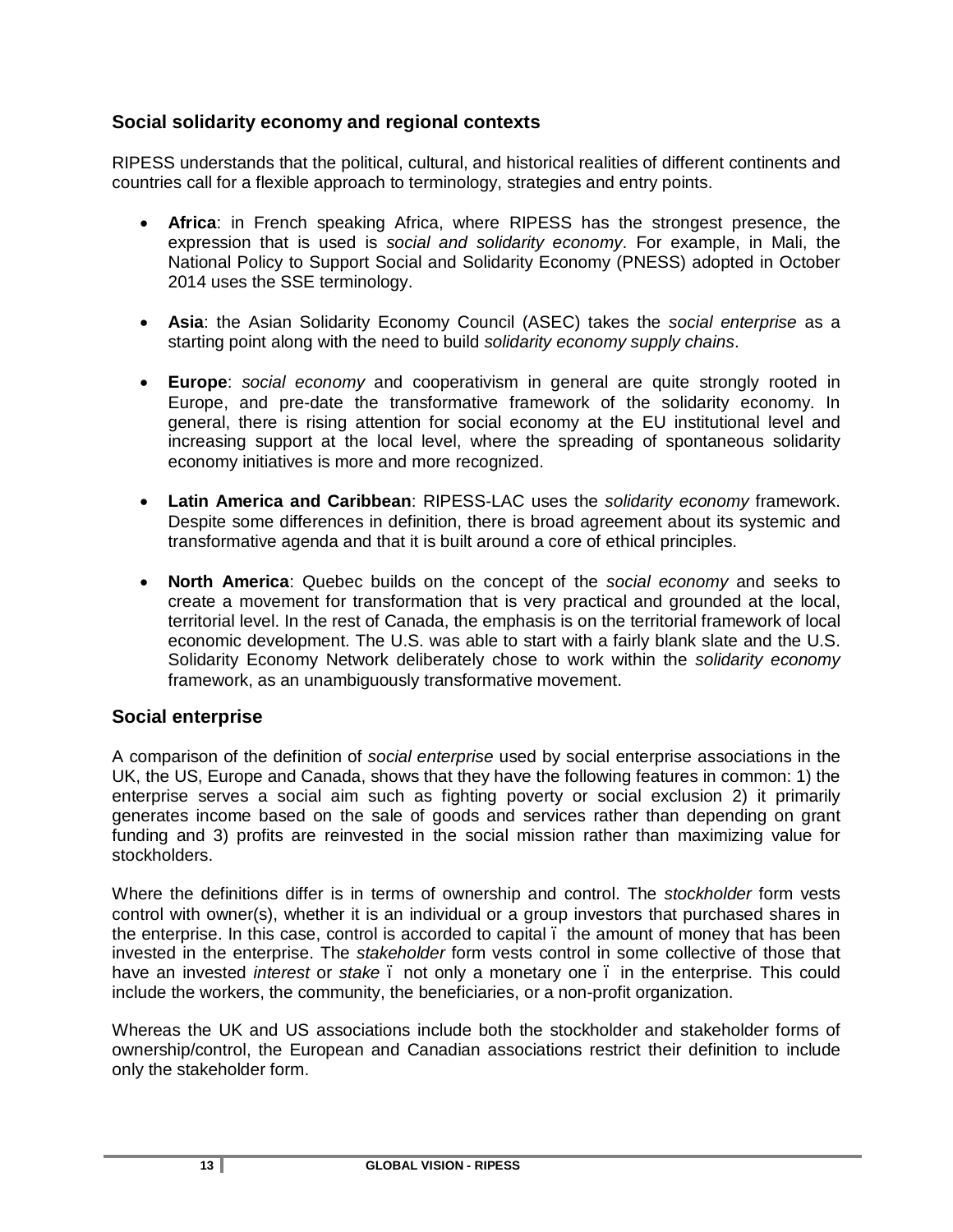|                                       | Social aim | Engage in sale of<br>goods and services | Reinvest profits<br>in social<br>mission | Ownership/control<br>by stakeholders |
|---------------------------------------|------------|-----------------------------------------|------------------------------------------|--------------------------------------|
| Social Enterprise<br>(UK)             |            |                                         |                                          | Mixed                                |
| Social Enterprise<br>Alliance (US)    |            |                                         |                                          | Mixed                                |
| <b>EMES</b> (Europe)                  |            |                                         |                                          | <b>Stakeholders</b>                  |
| Enterprising non-<br>profits (Canada) |            |                                         |                                          | Only operated by<br>a non-profit     |

Given that the SSE holds that *self-management* and *collective ownership* in the workplace and in the community (section 3, page 6) is of central importance, there is alignment with the sub-set of social enterprises that have a stakeholder form of ownership/control. As in our discussion of the popular economy (section 3, page 8), here too, there is fertile ground for an alliance with stockholder social enterprises.

We recognize that it is more likely that wed find greater alliance with smaller and locally owned social enterprises. We also acknowledge the danger that social enterprises are sometimes used to undermine social welfare programs. In Europe in particular, the social welfare infrastructure is being dismantled and privatized. In some cases, delivery of social services through social enterprises is an extension of the social welfare state; in others, social enterprises are used in a way that enables the state to shed its responsibilities.

### *Buen vivir* **and the Rights of Mother Earth**

SSE embraces the concept of the Rights of Mother Earth which is embedded in the *buen vivir* (living well) paradigm and draws heavily on indigenous visions of humans living with respect for and in harmony with Mother Earth as opposed to having simply a utilitarian relationship. It must be clear that *buen vivir* is not a *%*nodel+ to be generalized. Its expression changes from community to community, culture to culture, nation to nation. Nonetheless, its different expressions tend to be firmly related to, and rooted in, key elements (both material and immaterial, measurable and unmeasurable), such as: community bonds, culture, access to land, access to means of production and infrastructure, high levels of participation and effective involvement of community about their future, food sovereignty, peace, gender equity, biodiversity, healthy environment, etc.

#### **Growth & Degrowth**

SSE questions the assumption that economic growth is always good and states that it depends on the type and goals of the growth. For SSE, the concept of development is more useful than growth. For example, human beings stop growing when they hit adulthood, but never stop developing.

SSE should engage in the advancement of indicators that shift the emphasis away from growth and towards development and *buen vivir*. SSE needs measures that can lift up the value of not only physical resources (eg. land, water) but also non tangible assets such as happiness, mental, workplace and social wellness, indigenous knowledge, non-monetized work, and so forth.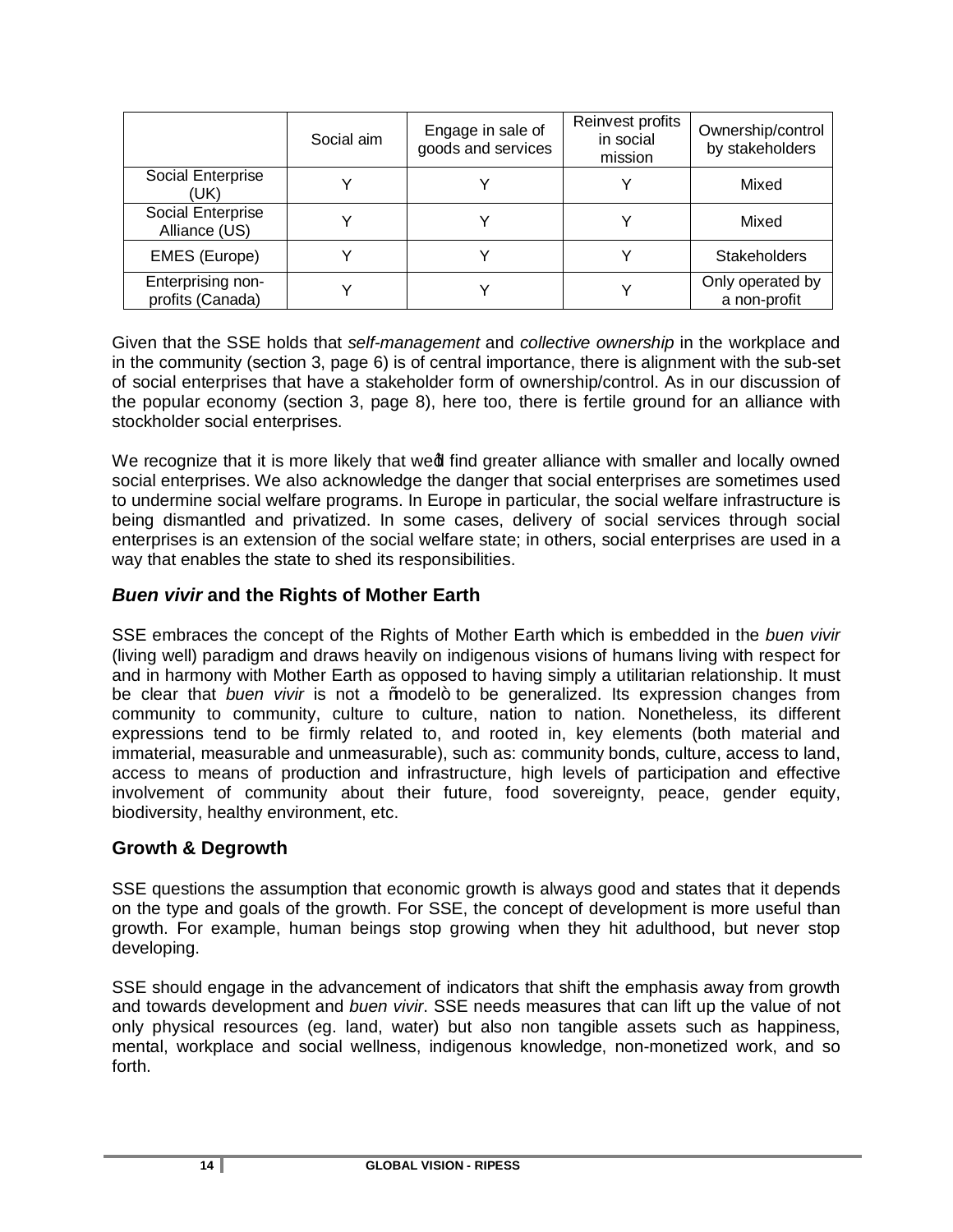Development must prioritize the environment, and the redistribution of power and wealth between rich and poor. SSE seeks to create economic development that is equitable in its own right, as opposed to economic development that generates great inequality even if it is subsequently lessened through re-distribution.

Rural development is of particular importance for the welfare of these communities, in addition to being critical to reducing forced migration. For example, the state should protect SSE initiatives such as community forest management in Nepal and India from big corporate domination.

In their concern for an approach and practices that go beyond growth as the dominant framework, SSE and the degrowth movement share some potential grounds for convergence. However, degrowth is a concept that warrants further discussion within the SSE movement in order to develop a clearer shared understanding.

### **Commons**

Commons are resources, both natural and socially created that are collectively managed for the benefit of a community or the earth. *Natural commons* include for example, clean air and water, though these are increasingly being privatized or used for private gain.

*Socially created commons* include things such as language, folk tales and Wikipedia. Thus the commons does not refer only to the protection of the environment, but also to social resources that support basic rights to health, education, equity and diversity.

The commons should never be privatized. They must be managed by the State and/or the Community. A minority opinion in the Global Vision Workshop in Manila, argued that if the state and the community have no resources to protect and manage the commons, the private sector could be involved, under the strict control and with participation of the community, including the distribution of the economic gains resulting from its use.

#### **Corporate social responsibility**

There are varying levels of comfort with concepts such as social enterprise and corporate social responsibility. This is complicated by the fact that different countries have different definitions of these terms.

Corporate social responsibility (CSR) practices and discourse aim to integrate an ethical approach into corporate practices and in theory, can be consistent with SSE values. In practice, while there are many examples of CSR that are commendable, there is a very real danger that CSR is used as a public relations tool. Corporations such as Coca-Cola and Shell Oil brand themselves as champions of sustainability, local economic development, and community empowerment while at the same time engage in practices that are harmful to workers, the environment, local communities, small businesses and family farmers.

Another risk is that the voluntary CSR framework is given preference by governments and corporations over the adoption and enforcement of a human rights approach based on legal obligations. SSE actors should take advantage of opportunities for fruitful CSR partnerships when realized in conditions of equality, but must be careful of cooptation.